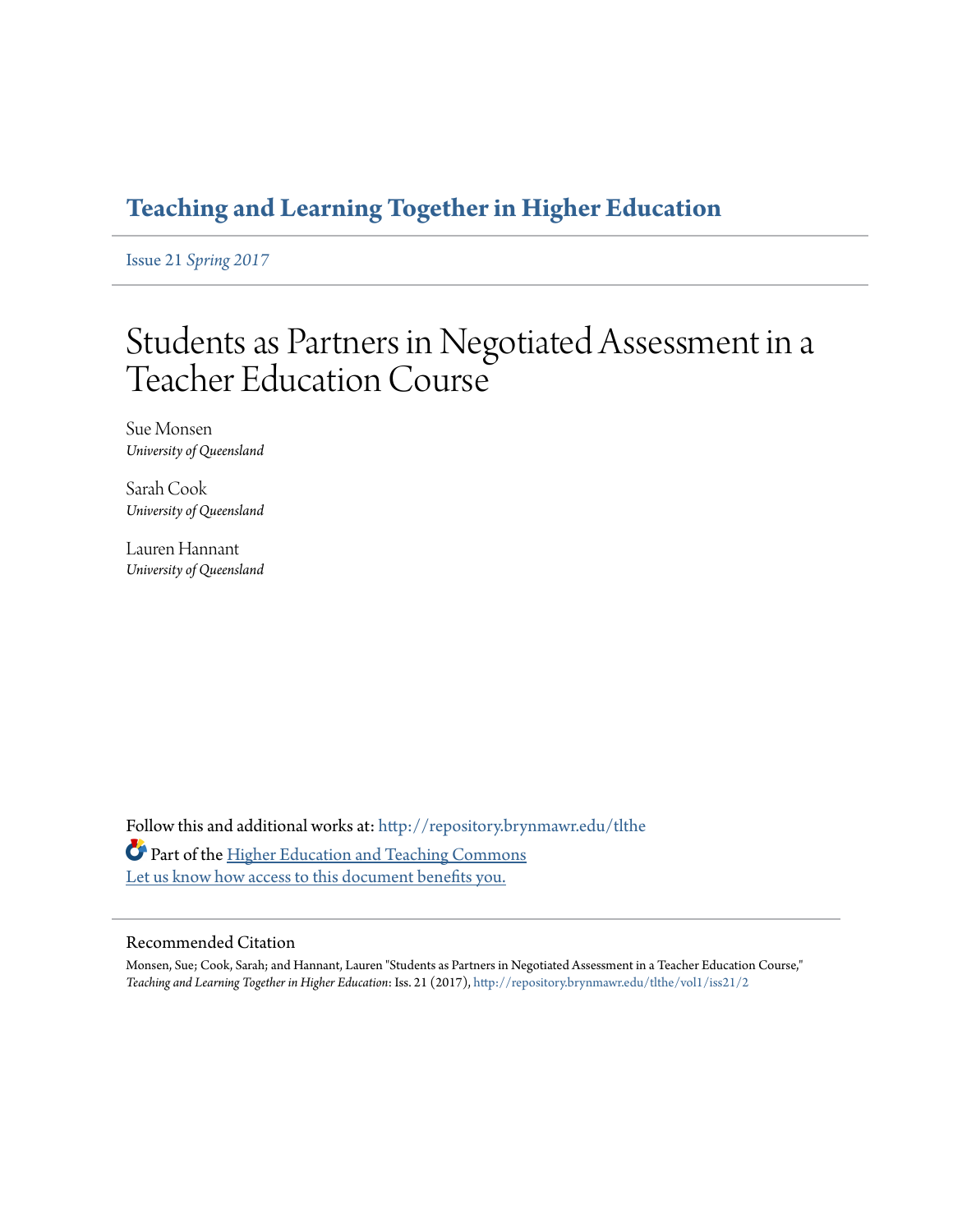# **STUDENTS AS PARTNERS IN NEGOTIATED ASSESSMENTIN A TEACHER EDUCATION COURSE**

*Sue Monsen*, *Associate Lecturer in Teacher Education*, *School of Human Movement and Nutrition Sciences, The University of Queensland*

*Sarah Cook, Final Year Student, School of Human Movement and Nutrition Sciences, The University of Queensland*

*Lauren Hannant, Final Year Student, School of Human Movement and Nutrition Sciences, The University of Queensland,*

**Sue**: The class was abuzz with on-task chatter as students collaborated in small groups to negotiate their course assessment on day one of semester. However, as I began to scan their whiteboard musings, my smug satisfaction was replaced by anxiety. My integrity demanded that I commit to the student-selected assessment regime in spite of my professional instinct about the direction they were heading. I had handed over my power to the students and that was incredibly scary…but scary is good, right?!? As it turns out, I wasn't the only one feeling anxious.

**Sarah**: As part of this course, we were offered the opportunity to develop our own assessment. At first, being handed this huge responsibility was a little daunting—apart from one previous occasion, we hadn't experienced this level of control. However, this was soon replaced by a feeling of empowerment when it hit home that we really did have a say in what we were learning and how we were being assessed. The open dialogue between Sue and the students really gave us a positive perception of the development of student-teacher relationships and rapport.

**Lauren**: Being given the opportunity to decide on assessment tasks, due dates, and assessment weightings for EDUC2010 came with a number of emotions. At the beginning, I was thrilled to provide input into the subject we would be undertaking for the next 13 weeks. It was such a novelty to be able to consider assessment tasks that would be achievable over the semester, beneficial to our future careers as teachers, and possibly even fun! However, as talks commenced it became apparent that there were many options and combinations that could be chosen. Considering that these tasks would form our grade for the subject, the importance of our decisions began to make us feel concerned and little a stressed.

**Sue**: I'm definitely not an expert on Students as Partners. But as an experienced teacher, I am confident and resilient enough to make mistakes as I attempt new teaching strategies with my relatively small class. We, Sarah, Lauren and I, have combined our personal reflections that focus on the process of, and our reactions to, negotiating assessment in this teacher education course. We unanimously concluded that the process was worthwhile but emotionally charged, constrained by students' past experiences, and subject to institutional barriers. We have provided suggestions to improve this process in the future and hope that it empowers others to try a Students as Partners approach.

# **Background and Context**

EDUC 2010 *Literacy and Numeracy in Health and Physical Education* is a compulsory teacherpreparation course for Bachelor of Health, Sport and Physical Education (Hons) (BHSPE) students at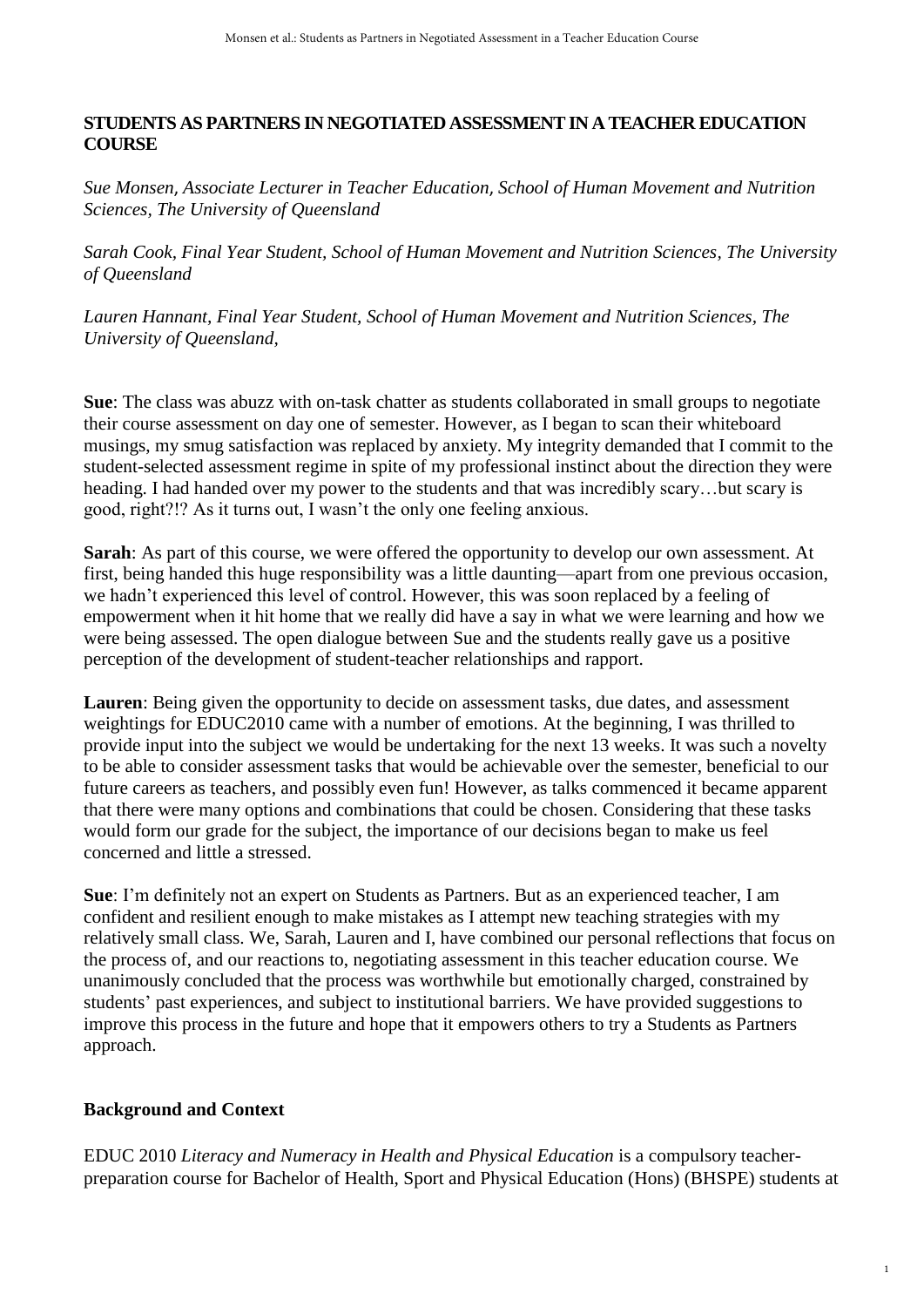The University of Queensland (UQ). Typically, EDUC 2010 is a second-year course. However, due to a change in degree requirements in 2016, almost half of the class also included experienced fourth-year students. The total enrolment was 65 students. The classroom was a flat-floored collaborative teaching space containing nine large tables, multiple projection screens, and whiteboards covering all four walls. I had specifically requested this space with teachers-as-partners in mind. At the time of writing this essay, this class was still in session.

At the beginning of 2016, EDUC 2010 was reviewed and subsequently re-designed to better meet the needs of students and their future careers in teaching. The review process considered student voice and professional input through:

- i. A large group *Think Tank*. This face-to-face forum allowed the 2015 cohort to provide feedback and suggestions for an improved student experience and learning outcomes.
- ii. A crowd sourced *Ideas Jam*. This online (Facebook) platform asked alumni to provide examples of their practice and comment on the realities of teaching literacy and numeracy in HPE (Health and Physical Education).
- iii. A small group of *student co-creators*. Volunteer students helped re-design content and learning activities in as active community of practice experience.

The focus of this essay will be on our assessment negotiation in the current 2016 iteration of the course, which occurred over three weeks. We have broken this into a series of steps so we can comment on each phase: what we did, how it felt, and what we learned.

#### **Step 1: Notify the Students**

*Students are alerted to the upcoming negotiation in the week before classes began.*

**Sue**: I encouraged students to consider their pending negotiation via an email and a brief "Welcome to Literacy and Numeracy" PowerPoint video published in Blackboard (e-learning portal). I identified the 'negotiables' and 'non-negotiables,'<sup>1</sup> and offered some other assessment ideas. I'm unsure how many students actually engaged with this information. (Note to self: turn on the data tracking in Blackboard next time.) But put it this way: I wasn't holding my breath because it was still student holidays.

**Lauren**: We had received an email from Sue before semester commenced. This was helpful because it allowed us time to think of various assessment possibilities before we went into this discussion. However, some students may not have taken the time to read this email.

**Sarah:** If I'm entirely honest, I didn't read through the email very thoroughly before the beginning of the class. I think this was due to being accustomed to the traditional idea of turning up to class and being given the semester schedule, assessment and all. I also think that most other people's inexperience with co-construction of curriculum between students and lecturers may have led them to not take the email with as much consideration as it was intended.

**Lauren**: An online poll or other brief communication method may prove more effective at ensuring students think about assessment tasks before they need to make a final decision.

**<sup>.</sup>** <sup>1</sup> The 'non-negotiables' were based on the strong recommendations of *Think Tank* and *Ideas Jam* feedback from past students and practicing teachers. Although these tasks were fixed learning activities, students still had the responsibility for deciding if and how to grade them, what percentage to allocate, and when they were due.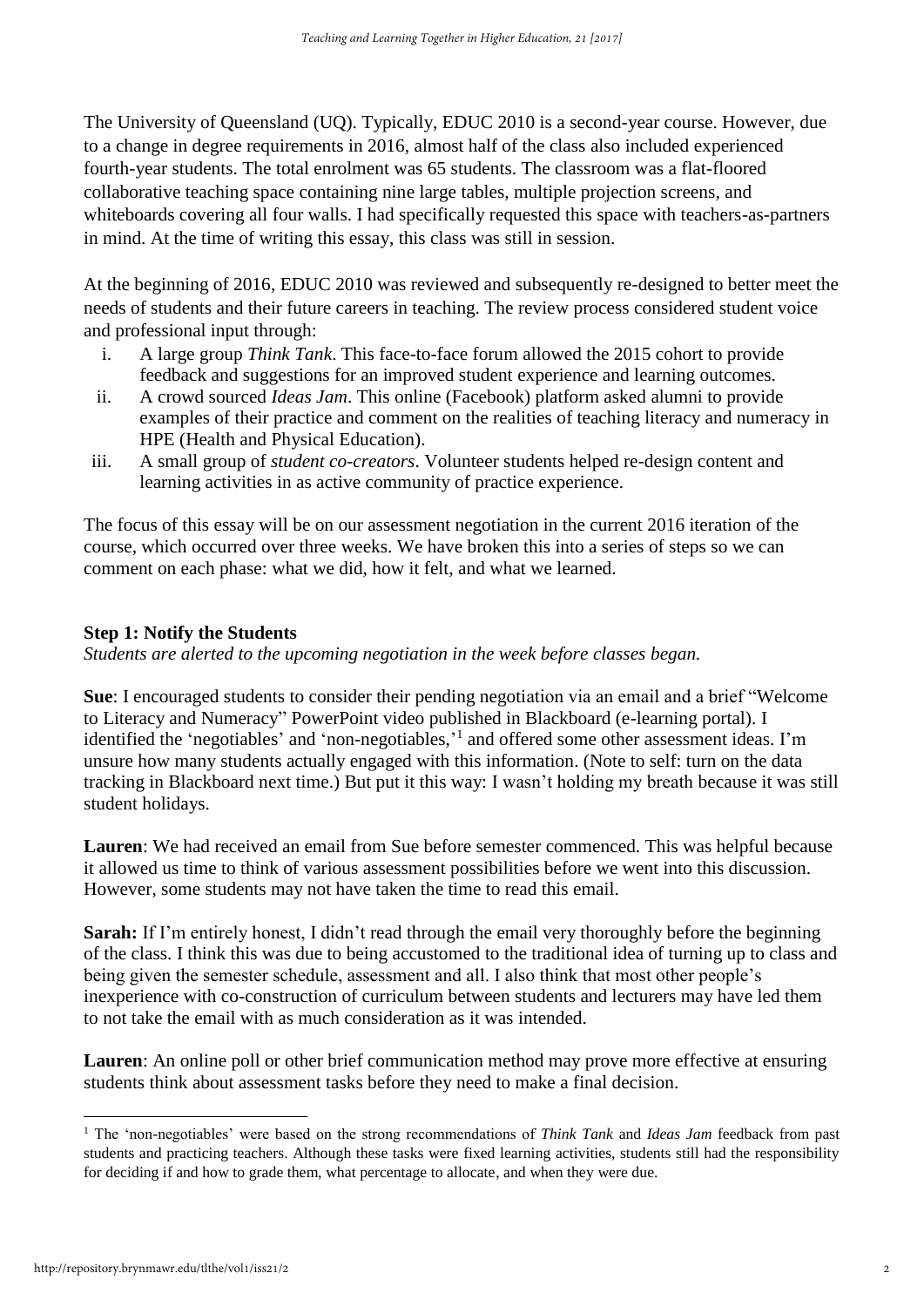#### **Step 2: Set the Scene**

*On the first day, students undertake an introductory activity to establish a safe and supportive classroom climate.*

**Lauren:** The class needs to have good rapport for each student to be able to confidently voice their opinions.

**Sue**: Even before I officially welcomed students, I used a basic 'ice breaker' that required students to introduce themselves to someone they didn't know. They then discussed a non-threatening, contentfocussed, general knowledge question. This was repeated a number of times so that each student met multiple new people by the end of this short activity. Admittedly this was a token attempt to establish an effective group dynamic in 15 minutes. However, it did set the conversational tone for this first class.

#### **Step 3: Discuss in Groups**

*Small groups consider their assessment ideas, relative weighting, and submission dates. Two small groups then combine to debate and refine their proposal. These groups present their ideas to the whole group. The lecturer mediates a whole group discussion to determine a resolution.*

**Sue:** Following numerous discussions with my student-as-partners-advocate colleague (Dr. Eimear Enright), I thoughtfully planned how I would present this session. Despite this, I was really unsure of how students would respond, how long it would take, or what the outcome would be. I envisaged chaos but this was not the case.

**Lauren**: Combining small-group discussion with another group before a whole-class discussion was good as it further narrowed down ideas and allowed us to consider the opinions of others, rather than first hearing them in a whole-class discussion. The setting was informal so it did not feel like there was any pressure to rush or that anyone was being forced into a decision.

**Sarah**: The hour-long class discussion in our first session was very valuable as it allowed us to discuss our ideas in groups and then debate our ideas against another group. This was an exceptionally important part of the process as we weighed up the strengths and weaknesses of each option put forward. Prolonged discussion of the techniques was also a good way to explore potential future assessment ideas for us as teachers.

**Lauren**: As a fourth-year student, I felt that I had to stimulate discussion and suggest ideas because the second-year students seemed shy and uncomfortable voicing their opinions. Throughout these discussions, I felt for the second years. They had come into this lesson not knowing each other, let alone knowing any of the older students or Sue, so the situation may have felt quite intimidating reducing their confidence to speak up. This resulted in the fourth years putting forward the majority of the assessment ideas. The second years might have a stronger voice if they debate their assessment ideas with people from their own cohort, rather than mixing with the older students. That way, opinions of all students could be presented more equally. It might also be useful to have a poll running during the class or an electronic comment board on the screen where students can comment anonymously.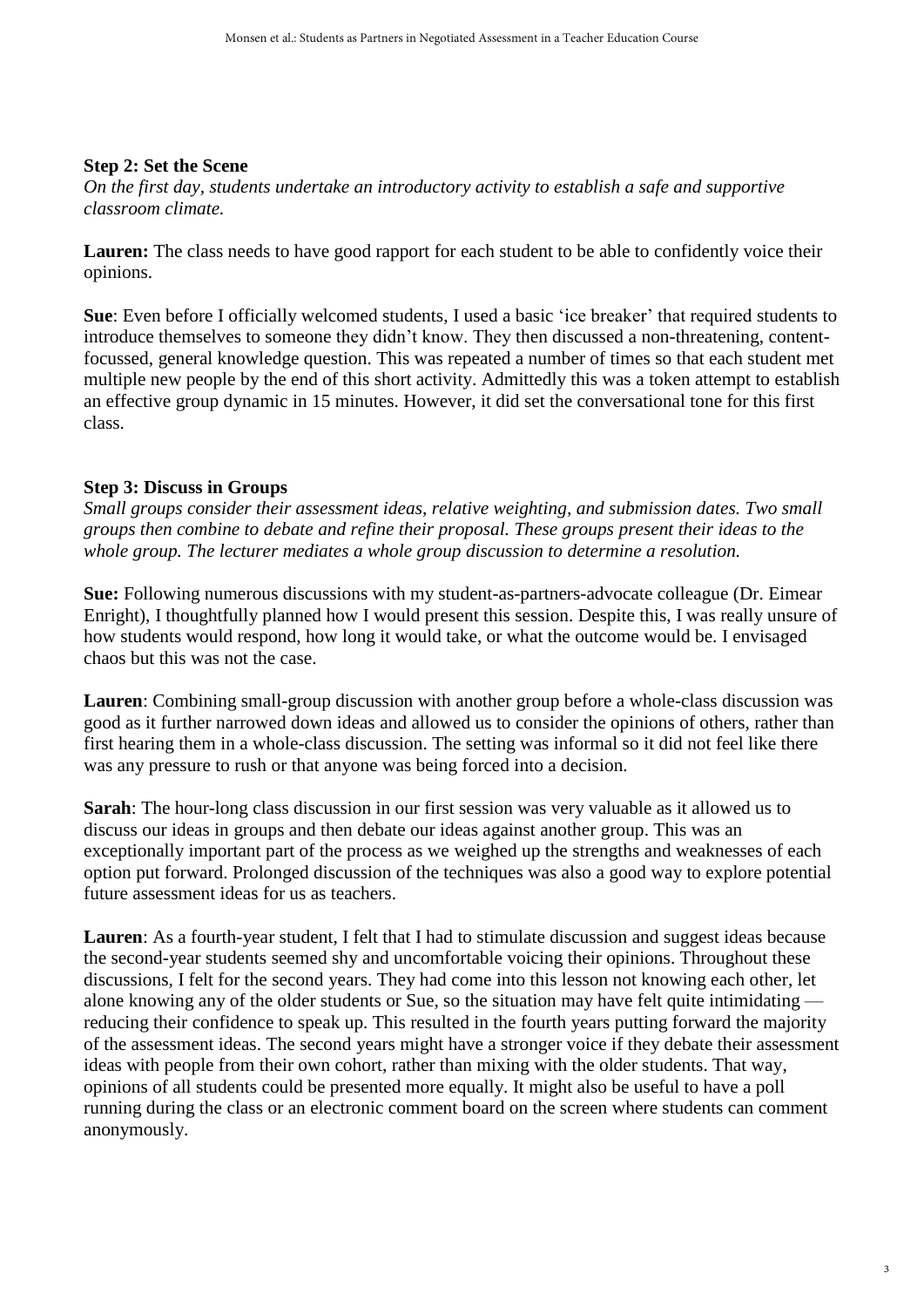**Sarah**: During this initial discussion, Sue mentioned a few examples of assessment pieces we might consider. The cohort immediately locked onto these suggestions without thinking outside the box. I think the second years in particular sided with the traditional assessment ideas (regular quizzes, essays). To avoid skewing the options, I suggest that the lecturer either give no examples whatsoever, or provide a comprehensive list with basic task descriptions to create clarity (this is the better option).

**Lauren**: I felt obliged to include Sue's example as part of the assessment for the subject. I agree that it would have been beneficial to have some pre-prepared outlines so we could have visualised what tasks would look like before we voted for them. I also found it useful having one piece of nonnegotiable assessment. This gave us some guidance as to what was expected of us throughout the semester, and what other pieces of assessment might compliment the non-negotiable.

**Sue**: Although I had a couple of assessment ideas, as a first time EDUC 2010 Course Coordinator, I hadn't actually penned the tasks. *Think Tank* feedback had also convinced me that the previous assessment tasks would never see the light of day again, so we were truly starting from scratch.

**Lauren**: Overall, I felt very positive about the discussions that took place in the first lesson of the subject, and we all came to a relatively mutual decision that seemed to work best at the time.

**Sue**: I left our first class with five pieces of assessment to construct. The students had provided me with the relative weighting and a general idea of when they would like to submit them. I'll readily admit that I was dubious about five tasks (I would have preferred three) but students justified this because they wanted to spread the impact across a number of tasks.



**Figure1**. EDUC 2010 students negotiate their assessment in week one of semester.

#### **Step 4: Write and Reflect on the Assessment Tasks**

*Course Coordinator writes the assessment tasks. Students consider the tasks and provide feedback.*

**Sue**: I produced and published the draft tasks within two days and asked for student feedback by the following day. This was done in the name of brevity rather than good practice. Official UQ policy requires our assessment to be 'locked down' in our Electronic Course Profile (ECP) by the end of week one. The ECP constitutes our learning contract with students and is a serious document. In class-as-usual circumstances, finalising assessment is sensible to ensure that students are able to make considered elective choices and know the course expectations in a timely manner. However, in the case of EDUC 2010, this short turnaround meant that the pressure was tangible. Anticipating this, I had communicated with my faculty's decision makers well before semester began. The returning correspondence noted that I would have to apply for special permission to adjust the ECP. I alerted the students to the lockdown policy as the reason for hasty feedback.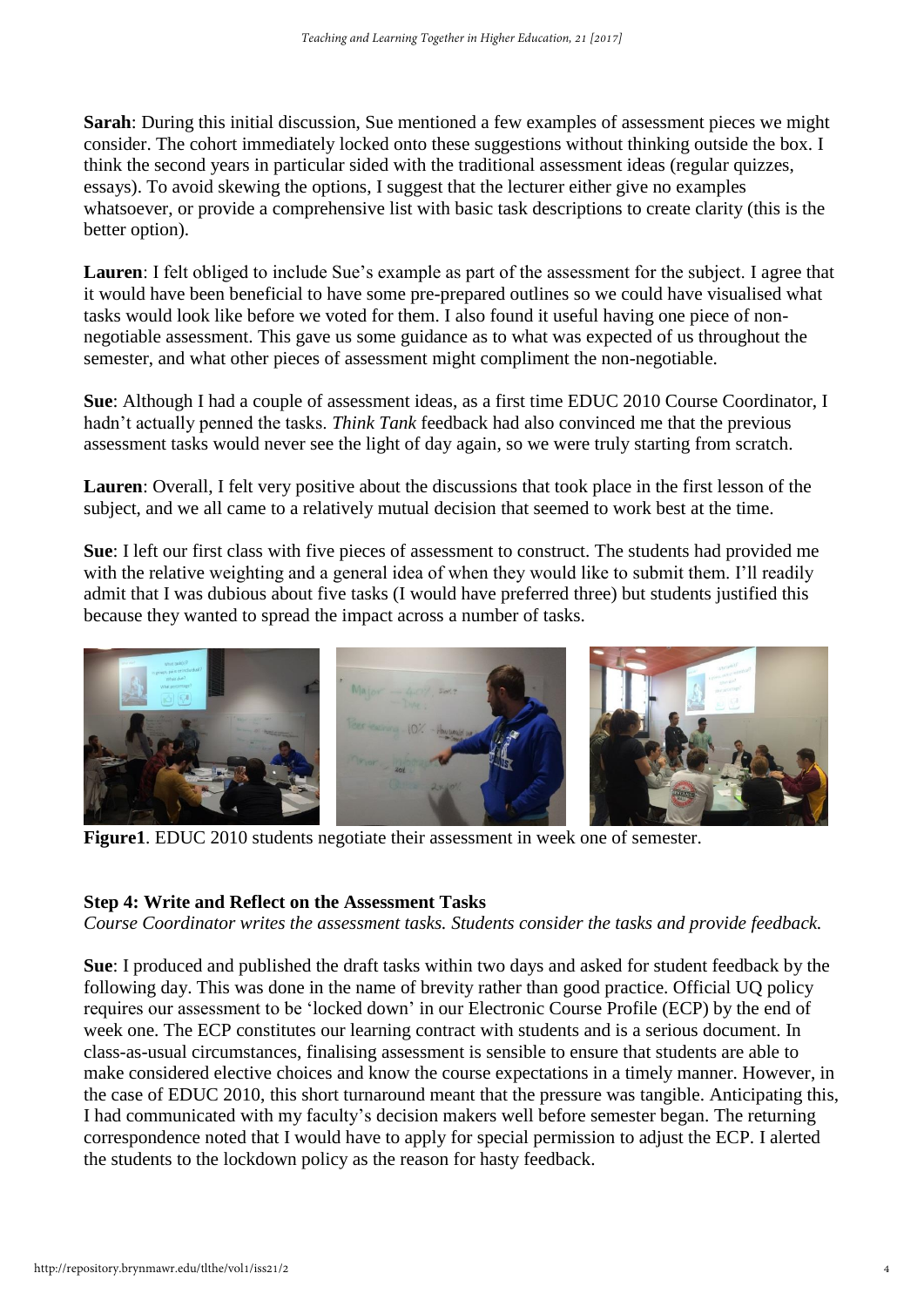**Sarah**: I believe the week-long reflection gave us time to step back from our decisions and revisit them with fresh eyes and an understanding of what was expected in other courses. This was invaluable. Within the week we realized we had overestimated how much assessment was reasonable for the course creating almost a sense of panic. I believe this serious reflection was hastened, in part, due the idea of our choices were being locked down without the opportunity to change them. I guess that we would be less inclined to actively think about and reflect if we didn't have this pressure.

**Lauren**: When I went home and read through the assessment pieces and looked at the due dates, I began to feel overwhelmed about the sheer amount of assessment we were going to have to complete for that one subject. After talking to a number of other students in the course, we all had similar concerns. We began to feel much more at ease when there was the possibility that we could argue for the assessment to be changed.

# **Step 5: Re-negotiate the Assessment Program**

*Students debate the merits of their previous decisions. Lecturer to follow-up administration as required.*

**Sue**: At the beginning of class in week two, a delegation of students approached me to reduce the number of assessments. I was somewhat blindsided by this and panic once again set in. Since I had not heard anything from students in the allocated review time, I had not anticipated the need for further negotiation, let alone planned it in that day's lecture materials. Also, I could not guarantee permission to change the assessment, but we undertook the process anyway.

At the end of class and as a whole group, students again discussed and re-negotiated. I deliberately removed myself from the conversation to observe how they led themselves. The session played out like a 'storm' (Tuckman, 1965) with the fourth years as the main combatants. But the outcome was a reduction in the number of tasks and subsequent re-distribution of percentages.

It is hard for me to describe the immense sense of pride I felt as I witnessed my almost-teachers having serious pedagogical discussions with considered and justifiable arguments during their renegotiation. As clichéd as it sounds, from this moment, I knew that they were ready to become successful graduate teachers who would advocate for best pedagogical practice. *But* this was all about the fourth years; what of the voiceless second years?

**Sarah**: The fourth years dominated this discussion. We took the floor supporting each other's arguments or rebutting them. During this time, the second years retreated and did not engage in discussion. This was due to their unfamiliarity with the people in the room and probably what they felt was their lack of experience when it came to assessment expected in our field.

**Lauren:** This second discussion was much less structured, leaving me feeling a little frustrated. People had the tendency to talk over one another, and no doubt some students felt uncomfortable putting forward their opinions in that situation. This was especially evident with the second years.

While it was a relief being given the opportunity to rethink the assessment after a period of reflection, it might have been less frustrating if there had been more time to discuss the concepts, and people had been able to discuss it with a smaller group of people first to narrow down ideas. I felt rushed and pressured to make a decision as it was the end of the class and people wanted to leave but we also needed to get the changes to the university as soon as possible. Perhaps it would have been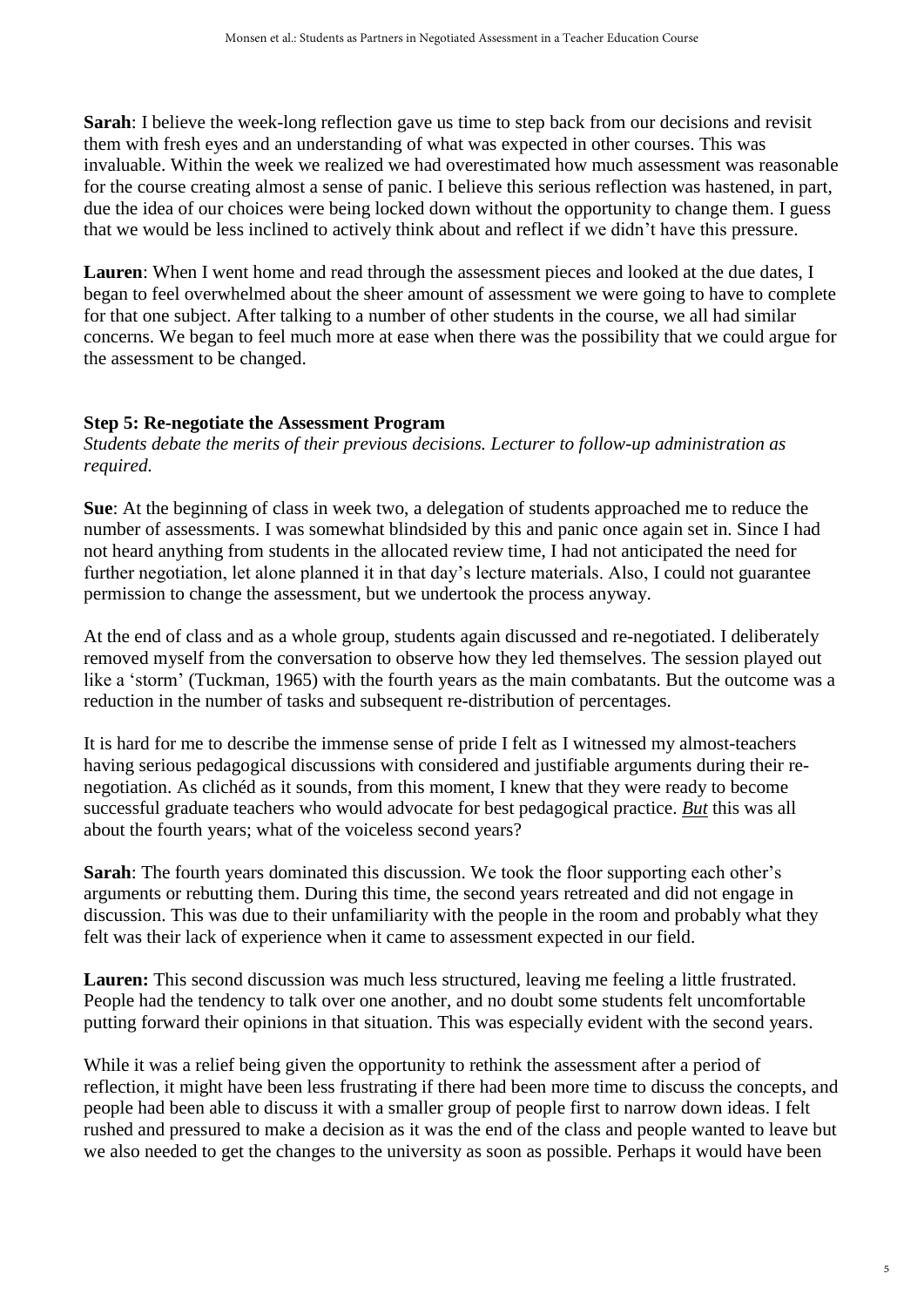less frustrating and stressful if the changes had been discussed at the beginning of the lesson when there was more time to undertake discussion and then a lesson to mull over the ideas.

Overall, it was a tedious process, but in the end was worth it. I now feel comfortable and confident with the assessment items chosen and thus feel in control of my own learning and achievement.

**Sarah:** In future, when getting large groups to engage in these discussions, I believe the mediation of the discussion by the lecturer is important to allow all sides of each story to be heard and a 'safe space' be created. In smaller groups of single-year classes, I predict this would be less of an issue but the lecturer's role still stands.

**Sue**: This session was reinforced with an email to students that outlined the new, improved assessment regime and another brief opportunity to voice dissatisfaction to me directly. Nothing arrived. Was that a sign of approval? Or disengagement? Or undeveloped relationships and trust?

Finally and significantly, I needed approval from my faculty to enact this new assessment program. While this occurred relatively swiftly, it was a stressful layer of administration that could be a dealbreaker for the entire students-as-partners process as negotiating assessment.

#### **Final Thoughts**

**Sue**: I am delighted by this rich and productive negotiation and reflection process. It was an authentic, professionally-focused task which I believe has been a significant learning process in itself for these pre-service teachers. It has been a risky pedagogy to undertake (my end-of-semester teaching evaluations might be negatively affected) and my failures have been on public display, but my professional instinct tells me that the journey has been worthwhile.

I genuinely look forward to a time when the reality of teaching at UQ aligns with the philosophy of our new Student Strategy (University of Queensland, 2016). If we aim to "create a culture of shared responsibility" (p.12) by providing students with "a greater degree of control of what, when and how they study" (p.8) and "invest(ing) in teaching innovation" (p.12), then our institutional policies and procedures also need to support this. As well as amending assessment lockdown rules, I suggest that new students-as-partners lecturers campaign to suspend their official teaching evaluations. This will provide some freedom to make mistakes without fear of a blemished teaching record.

Lauren: I felt thrilled, heard, and in control of my learning being given the opportunity to negotiate assessment tasks. While the process was at times tedious and frustrating, the final outcome was positive and very successful. The students-as-partners process should be used more often as it allows us to take ownership and commit to our learning from the beginning of the semester.

**Sarah**: The students-as-partners process left me with feelings of both ownership and accountability. I was very satisfied to have been able to contribute and be a part of the process, but it also meant that I was more committed to the assessment and had a greater understanding of the course expectations. At first, the feeling of responsibility was a little daunting since the onus was entirely on us to completely commit. However, I enjoyed the way the discussions and negotiations fostered positive student-student and student-teacher relationships. All in all, I think our students-as-partners experience was a fantastic way to develop a whole range of aspects of our course this semester.